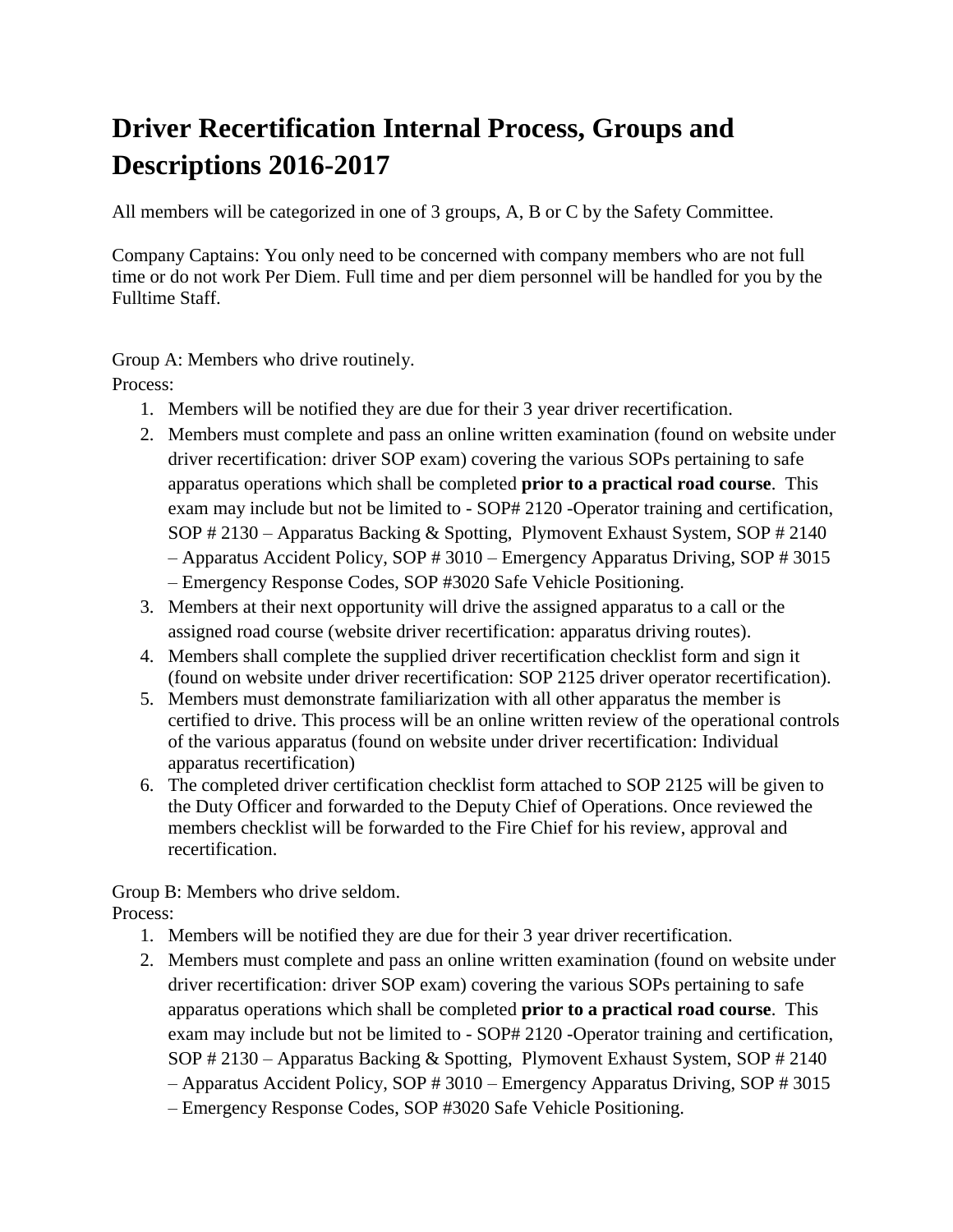- 3. Members must notify their officer that the written online exam is complete and set up a time to pass a road course proficiency exam with an instructor/evaluator assigned by the Deputy Chief of Operations. The road test is based on the NFPA 1002 standard (website driver recertification: apparatus driving routes), driving in the highest class of vehicle the member is certified to drive.
	- a. Class I vehicles under 26,000 lbs. GVW with a single axel
	- b. Class II vehicles over 26,000 lbs. GVW with a single axel
	- c. Class III vehicles over 26,000 lbs. GVW with tandem axel.
- 4. Members shall complete the supplied driver recertification checklist form and sign it (found on website under driver recertification: SOP 2125 driver operator recertification).
- 5. Members must demonstrate familiarization with all other apparatus the member is certified to drive. This process will be an online written review of the operational controls of the various apparatus (found on website under driver recertification: Individual apparatus recertification) augmented with a practical operational review as necessary when determined by the instructor / certification officer.
- 6. The completed driver certification checklist form attached to SOP 2125 will be given to the Duty Officer and forwarded to the Deputy Chief of Operations. Once reviewed the members checklist will be forwarded to the Fire Chief for his review, approval and recertification.

Group C: Members with driving records of concern.

Process:

- 1. Members will be notified they are due for their 3 year driver recertification.
- 2. Members must complete and pass an online written examination (found on website under driver recertification: driver SOP exam) covering the various SOPs pertaining to safe apparatus operations which shall be completed **prior to a practical road course**. This exam may include but not be limited to - SOP# 2120 -Operator training and certification, SOP # 2130 – Apparatus Backing & Spotting, Plymovent Exhaust System, SOP # 2140 – Apparatus Accident Policy, SOP # 3010 – Emergency Apparatus Driving, SOP # 3015
	- Emergency Response Codes, SOP #3020 Safe Vehicle Positioning.
- 3. Members must notify the Deputy Chief of Operations that the written online exam is complete. A Safety Officer will be assigned as an instructor/evaluator to perform a road course proficiency exam based on the NFPA 1002 standard (website driver recertification: apparatus driving routes), driving in the highest class of vehicle the member is certified to drive for the member.
	- d. Class I vehicles under 26,000 lbs. GVW with a single axel
	- e. Class II vehicles over 26,000 lbs. GVW with a single axel
	- f. Class III vehicles over 26,000 lbs. GVW with tandem axel.
- 4. Specific areas of concern may be reviewed or additional driving time may be used as needed to address any previously noted driving or operational concerns.
- 5. Members shall complete the supplied driver recertification checklist form and sign it along with their instructor/evaluator (found on website under driver recertification: SOP 2125 driver operator recertification).